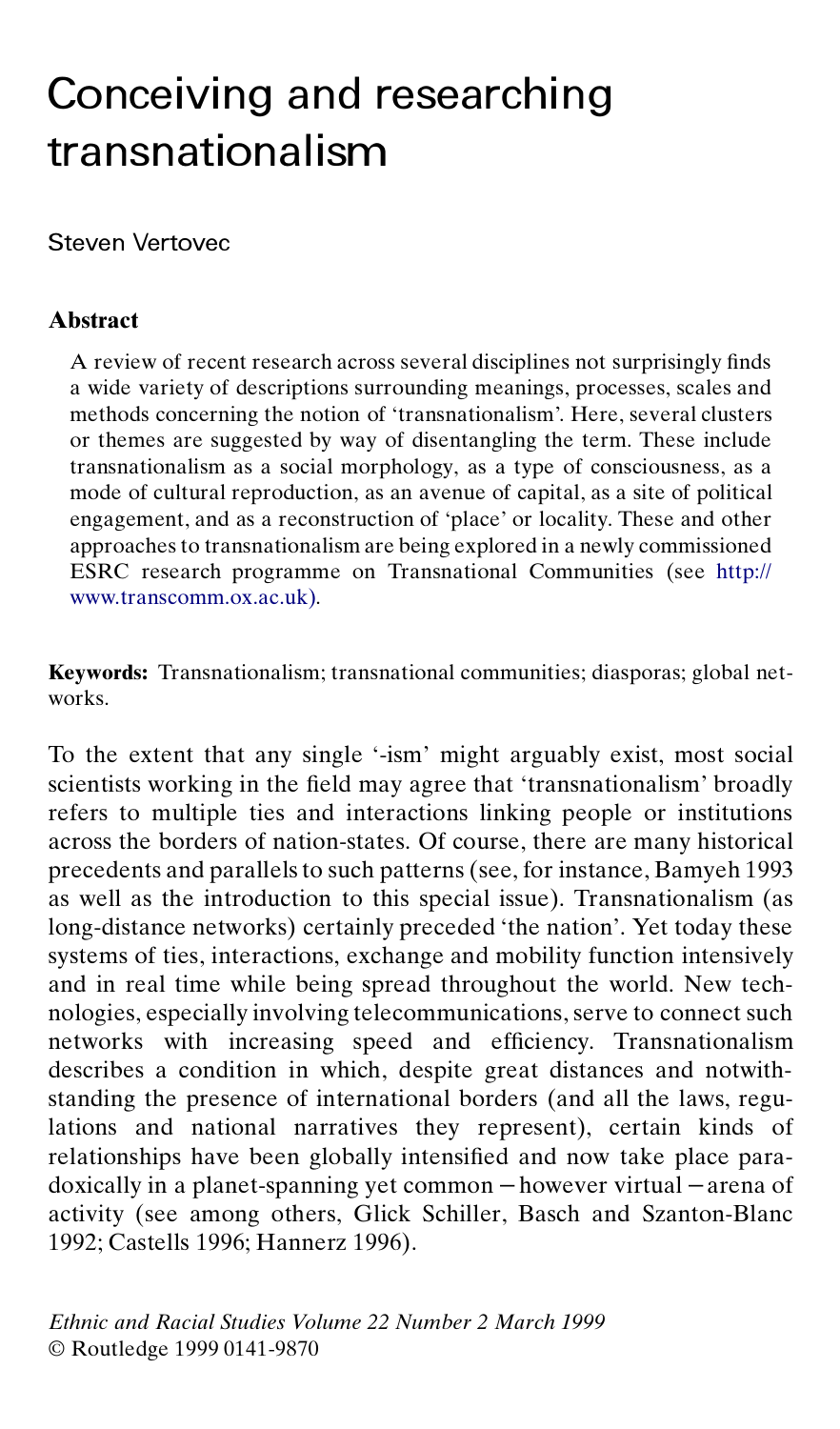Transnationalism represents a topic of rapidly growing interest witnessed in the proliferation of academic articles, university seminars and conferences devoted to exploring its nature and contours. While broadly remaining relevant to the description of 'transnationalism' offered above, however, most of this burgeoning work refers to quite variegated phenomena. We have seen increasing numbers of studies on 'transnational. . .' communities, capital flows, trade, citizenship, corporations, inter-governmental agencies, non-governmental organizations, politics, services, social movements, social networks, families, migration circuits, identities, public spaces, public cultures. These are obviously phenomena of very different natures, requiring research and theorization on different scales and levels of abstraction. In the excited rush to address an interesting area of global activity and theoretical development, there is not surprisingly much conceptual muddling.

It is a useful exercise therefore to step back at this point in order to review and sort out the expanding repertoire of ideas and approaches so as perhaps to gain a better view of what we are talking about as transnationalism is variously discussed.

#### **Transnationalism as . . .**

In the Introduction to this special issue of *Ethnic and Racial Studies*, Alejandro Portes, Luis E. Guarnizo and Patricia Landolt (1999) rigorously describe the meaning of transnationalism as it pertains to a significant, and arguably new, category of contemporary migrants. While others have approached migration by way of addressing transnationalism, Portes, Guarnizo and Landolt emphasize that it is the scale of intensity and simultaneity of current long-distance, cross-border activities – especially economic transactions –which provide the recently emergent, distinctive and, in some contexts, now normative social structures and activities which should merit the term 'transnationalism'. This is a compelling contribution to theory.

In a number of recent works on transnationalism (many of which do not focus on migration) the characteristics of intensity and simultaneity are also, in different ways, offered as the term's hallmarks. However, such works offer an often confusing array of perspectives. Nevertheless, theory and research on transnationalism has been grounded upon rather distinct conceptual premises, of which six merit closer scrutiny. The different 'takes' on the subject are, of course, not exclusive; indeed, some rely on others. Nevertheless, the meaning of transnationalism has been variously grounded upon arguably distinct conceptual premises, of which six merit closer scrutiny.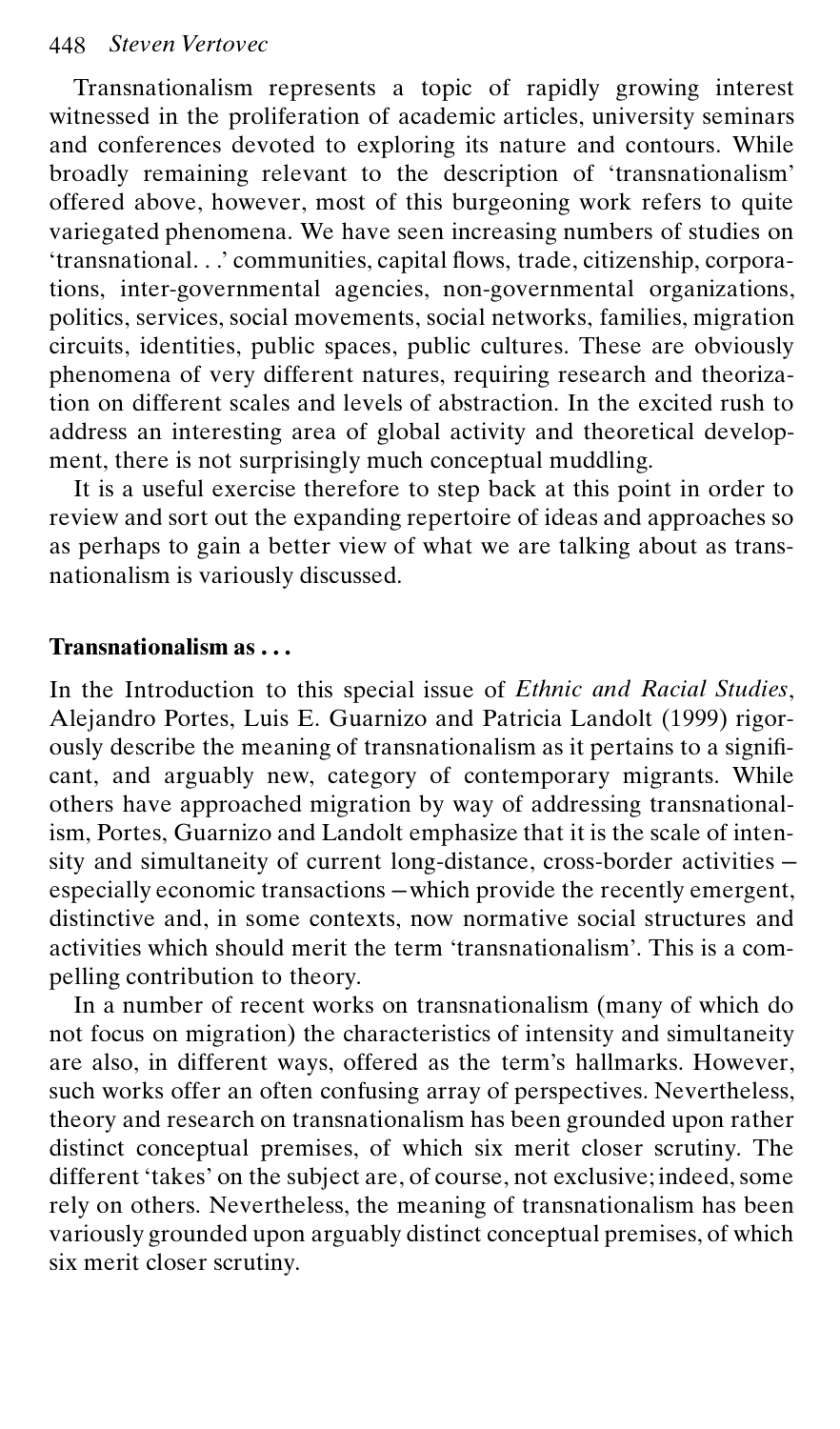#### *1. Social morphology*

The meaning of transnationalism which has perhaps been gaining most attention among sociologists and anthropologists has to do with a kind of social formation spanning borders. Ethnic diasporas – what Kachig Tölölyan (1991, p. 5) has called 'the exemplary communities of the transnational moment' – have become the paradigm in this understanding of transnationalism. To be sure, diasporas embody a variety of historical and contemporary conditions, characteristics, trajectories and experiences (see Tölölyan 1996, Cohen 1997, van Hear 1998), and the meaning of the term 'diaspora' itself has been interpreted widely by contemporary observers (Vertovec 1999). One of the hallmarks of diaspora as a social form is the 'triadic relationship' (Sheffer 1986; Safran 1991) between (a) globally dispersed yet collectively self-identified ethnic groups, (b) the territorial states and contexts where such groups reside, and (c) the homeland states and contexts whence they or their forebears came.

Another feature central to the analysis of transnational social formations are structures or systems of relationships best described as networks. This is a handle on the phenomena in line with Manuel Castells' (1996) analysis of the current Information Age. The network's component parts – connected by nodes and hubs – are both autonomous from, and dependent upon, its complex system of relationships. New technologies are at the heart of today's transnational networks, according to Castells. The technologies do not altogether create new social patterns but they certainly reinforce pre-existing ones.

Dense and highly active networks spanning vast spaces are transforming many kinds of social, cultural, economic and political relationships. Akhil Gupta and James Ferguson (1992, p. 9) contend that

Something like a transnational public sphere has certainly rendered any strictly bounded sense of community or locality obsolete. At the same time, it has enabled the creation of forms of solidarity and identity that do not rest on an appropriation of space where contiguity and face-to-face contact are paramount.

Furthermore, Frederic E. Wakeman (1988, p. 86) suggests that the 'loosening of the bonds between people, wealth, and territories' which is concomitant with the rise of complex networks 'has altered the basis of many signicant global interactions, while simultaneously calling into question the traditional definition of the state'.

In these ways the dispersed diasporas of old have become today's 'transnational communities' sustained by a range of modes of social organization, mobility and communication (see especially Guarnizo and Smith 1998). The examples and discussions concerning transnationalism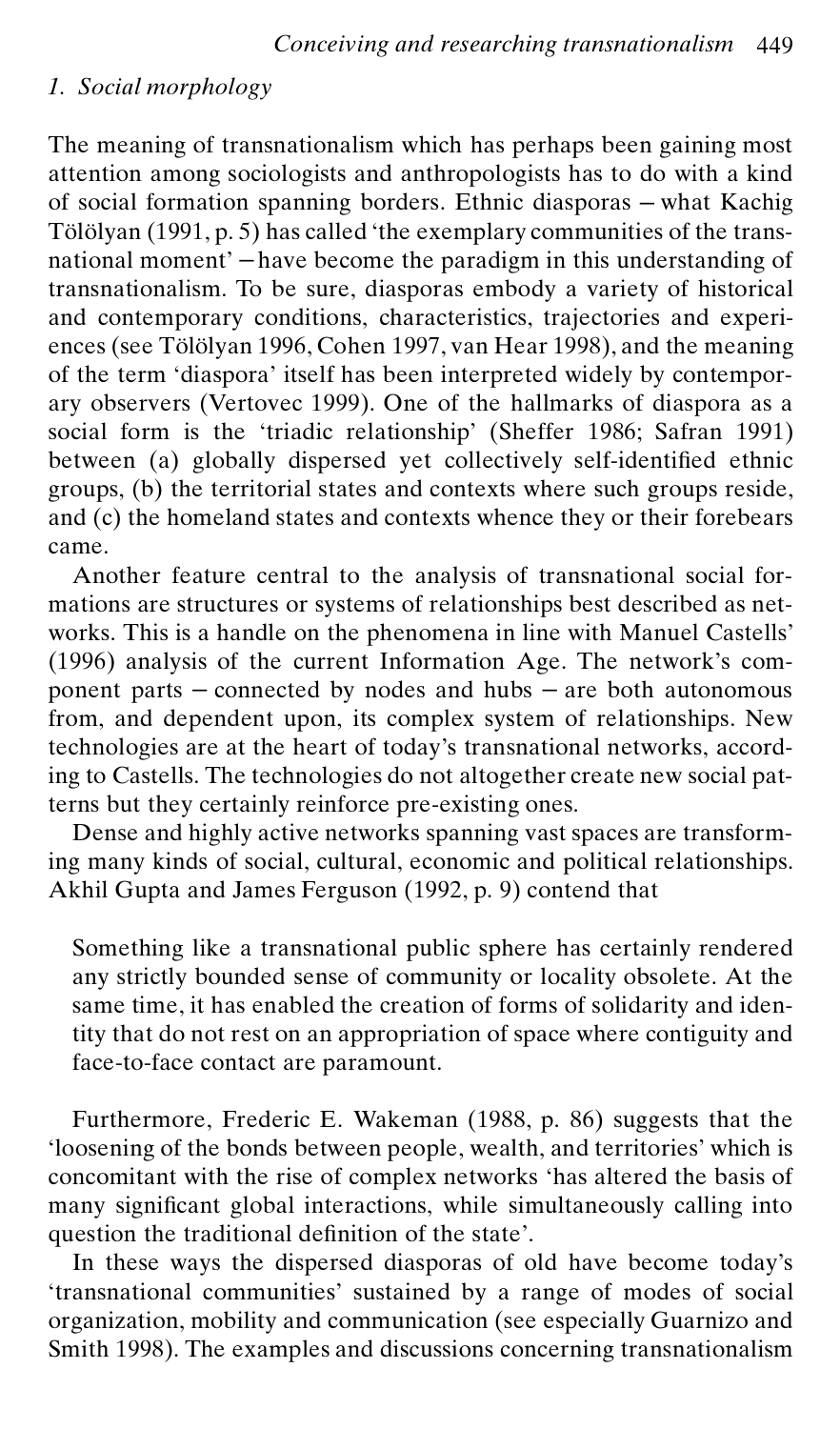and migration offered in the Introduction to this special issue (Portes, Guarnizo and Landolt 1999) clearly contribute to this perspective. In addition to the longstanding ethnic diasporas and newer migrant populations which now function as transnational communities, many illegal and violent social networks also operate transnationally as well. For the United States Department of Defense, transnationalism means terrorists, insurgents, opposing factions in civil wars conducting operations outside their country of origin, and members of criminal groups (Secretary of Defense 1996). These kinds of cross-border activities involving such things as trafficking in drugs, pornography, people, weapons, and nuclear material, as well as in the laundering of the proceeds, themselves require transnational measures and structures to combat them (see, for instance, Stares 1996; Williams and Savona 1996; Castells 1998).

## *2. Type of consciousness*

Particularly in works concerning global diasporas (especially within Cultural Studies) there is considerable discussion surrounding a kind of 'diaspora consciousness' marked by dual or multiple identifications. Hence there are depictions of individuals' awareness of decentred attachments, of being simultaneously 'home away from home,' 'here and there' or, for instance, British and something else. 'While some migrants identify more with one society than the other,' write Nina Glick Schiller, Linda Basch and Cristina Szanton-Blanc (1992, p. 11), 'the majority seem to maintain several identities that link them simultaneously to more than one nation.' Indeed, James Clifford (1994, p. 322) finds, 'The empowering paradox of diaspora is that dwelling here assumes a solidarity and connection there. But there is not necessarily a single place or an exclusivist nation.  $\ldots$  [It is] the connection (elsewhere) that makes a difference (here).'

Of course, it is a common consciousness or bundle of experiences which bind many people into the social forms or networks noted in the section above. The awareness of multi-locality stimulates the desire to connect oneself with others, both 'here' and 'there' who share the same 'routes' and 'roots' (see Gilroy 1987, 1993). For Stuart Hall (1990), the condition of diaspora or transnationalism is comprised of ever-changing representations that provide an 'imaginary coherence' for a set of malleable identities. Robin Cohen (1996, p. 516) develops Hall's point with the observation that

transnational bonds no longer have to be cemented by migration or by exclusive territorial claims. In the age of cyberspace, a diaspora can, to some degree, be held together or re-created through the mind, through cultural artefacts and through a shared imagination.

A wealth of personal and collective meanings and perspectives may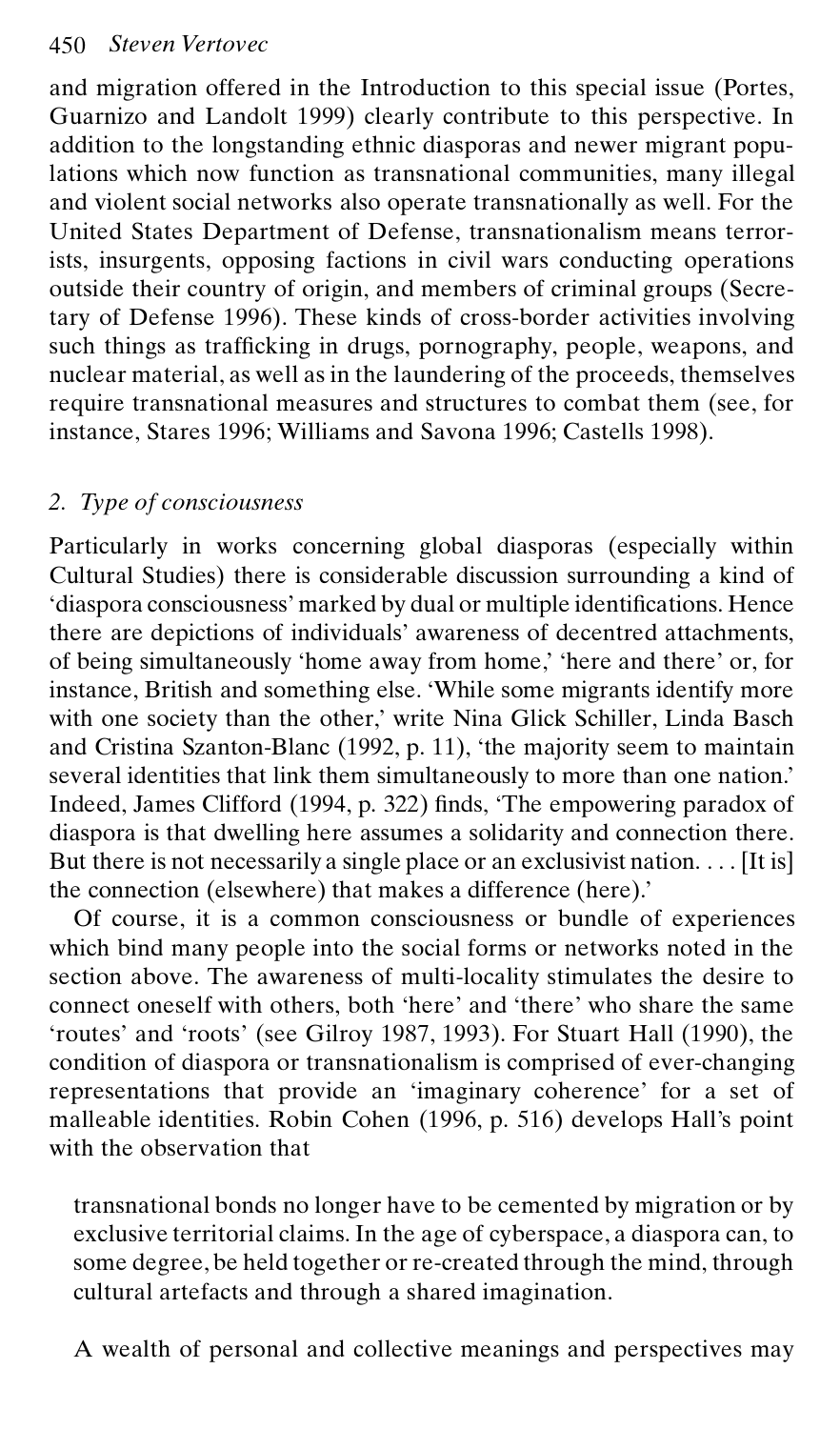subsequently be transformed, such that, as Donald M. Nonini and Aihwa Ong (1997) describe, transnationalism presents us with 'new subjectivities in the global arena'.

Further aspects of diasporic consciousness are explored by Arjun Appadurai and Carol Breckenridge (1989, p. i), who suggest that whatever their form or trajectory, 'diasporas always leave a trail of collective memory about another place and time and create new maps of desire and of attachment'. Yet these are often collective memories 'whose archaeology is fractured' (ibid). Compounding the awareness of multi-locality, the 'fractured memories' of diaspora consciousness produce a multiplicity of histories, 'communities' and selves –a refusal of fixity often serving as a valuable resource for resisting repressive local or global situations.

Finally, in addition to transformations of identity, memory, awareness and other modes of consciousness, a new 'the transnational imaginary' (Wilson and Dissanayake 1996) can be observed reshaping a multitude of forms of contemporary cultural production.

## *3. Mode of cultural reproduction*

In one sense depicted as a shorthand for several processes of cultural interpenetration and blending, transnationalism is often associated with a fluidity of constructed styles, social institutions and everyday practices. These are often described in terms of syncretism, creolization, bricolage, cultural translation and hybridity. Fashion, music, film and visual arts are some of the most conspicuous areas in which such processes are observed. The production of hybrid cultural phenomena manifesting 'new ethnicities' (Hall 1991) is especially to be found among transnational youth whose primary socialization has taken place with the cross-currents of differing cultural fields. Among such young people, facets of culture and identity are often self-consciously selected, syncretized and elaborated from more than one heritage.

An increasingly significant channel for the flow of cultural phenomena and the transformation of identity is through global media and communications. Appadurai and Breckenridge (1989, p. iii) comment that

Complex transnational flows of media images and messages perhaps create the greatest disjunctures for diasporic populations, since in the electronic media in particular, the politics of desire and imagination are always in contest with the politics of heritage and nostalgia.

Gayatri Spivak (1989, p. 276) describes 'the discourse of cultural speci ficity and difference, packaged for transnational consumption' through global technologies, particularly through the medium of 'microelectronic transnationalism' represented by electronic bulletin boards and the Internet.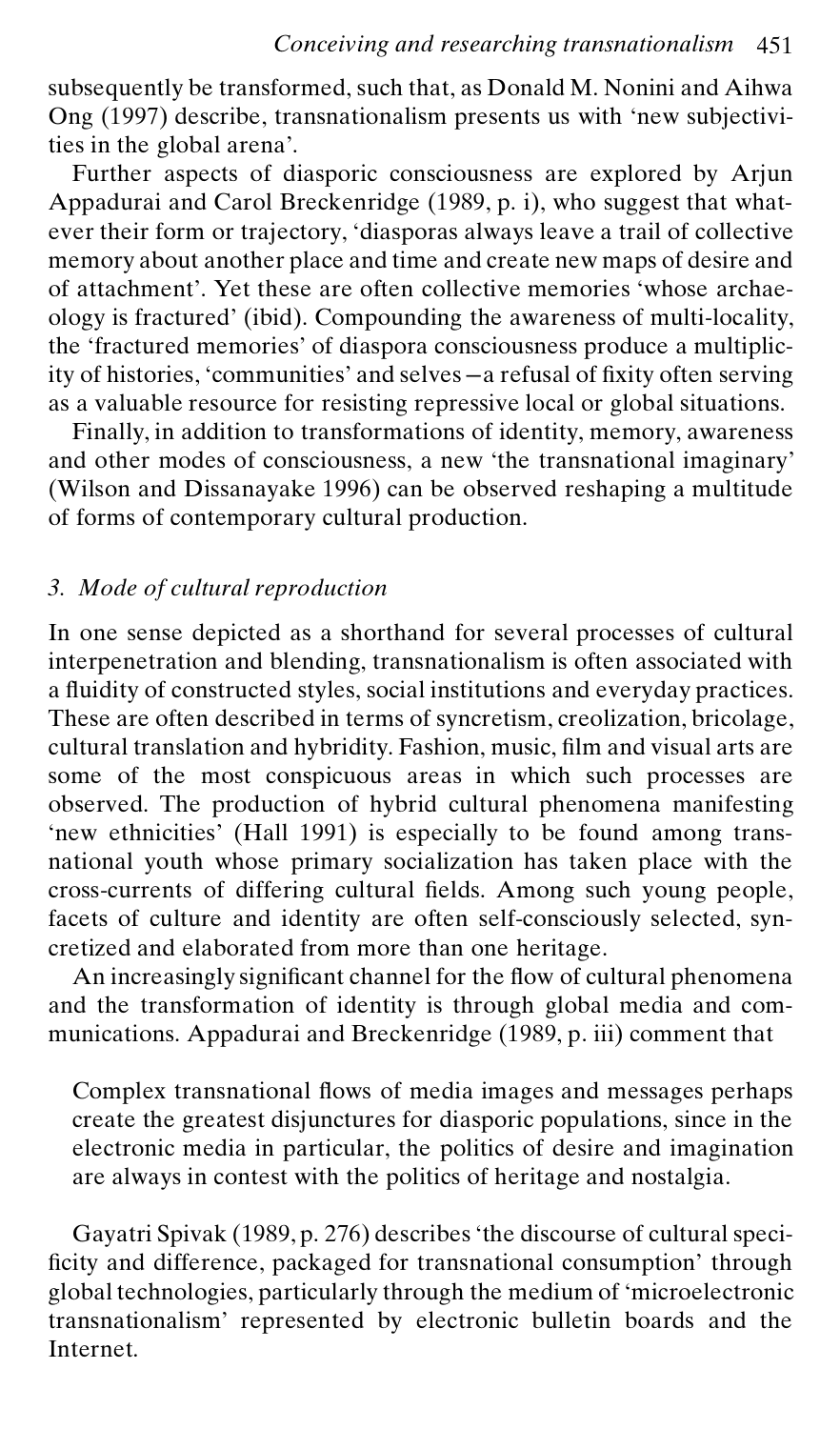#### 452 *Steven Vertovec*

Many other forms of globalized media are having considerable impact on cultural reproduction among transnational communities too, for example, diasporic literature (Chow 1993; King, Connell and White 1995). Concerning television Kevin Robins (1998) describes aspects of de-regulation affecting broadcasting regions that effect the emergence of 'new cultural spaces' necessitating a 'new global media map'. The expansion of satellite and cable networks has seen the spread of channels targeting specific ethnic or religious diasporas, such as Med TV for Kurds, Zee TV for Indians, and Space TV Systems for Chinese, Vietnamese, Japanese and Koreans. Viewing is not solely passive, and there are emerging multiple and complex ways in which these media are consumed (see, for instance, Gillespie 1995, Morley and Robins 1995, Shohat and Stam 1996).

## *4. Avenue of capital*

Many economists, sociologists and geographers have seen transnational corporations [TNCs] as the major institutional form of transnational practices and the key to understanding globalization (see, for instance, Sklair 1995). This is due not least to the sheer scale of operations, since much of the world's economic system is dominated by the TNCs (Dicken 1992). TNCs represent globe-spanning structures or networks that are presumed to have largely jettisoned their national origins. Their systems of supply, production, marketing, investment, information transfer and management often create the paths along which much of the world's transnational activities flow (cf. Castells 1996).

Alongside the TNCs, Leslie Sklair (1998) proposes that there has arisen a transnational capitalist class comprised of TNC executives, globalizing state bureaucrats, politicians and professionals, and consumerist élites in merchandizing and the media. Together, Sklair claims, they constitute a new power élite whose interests are global, rather than exclusively local or national, and who thereby control most of the world economy.

In addition to the Big Players in the global economy, however, the little players who comprise the bulk of transnational communities are making an ever greater impact. The relatively small amounts of money which migrants transfer as remittances to their places of origin now add up to at least \$75 billion world-wide (Martin 1994). The scale of this activity has soared over the past thirty years: in Algeria, the value of remittances climbed from \$178 million in 1970 to \$993 million in 1993; in India from \$80 million in 1970 to over \$3 billion in 1993; and in Egypt from \$29 million in 1970 to nearly \$5 billion in 1993 (World Bank 1995).

Beyond what they mean to the families receiving them, for national governments remittances represent the quickest and surest source of foreign exchange. Indeed, a great number of national economies today,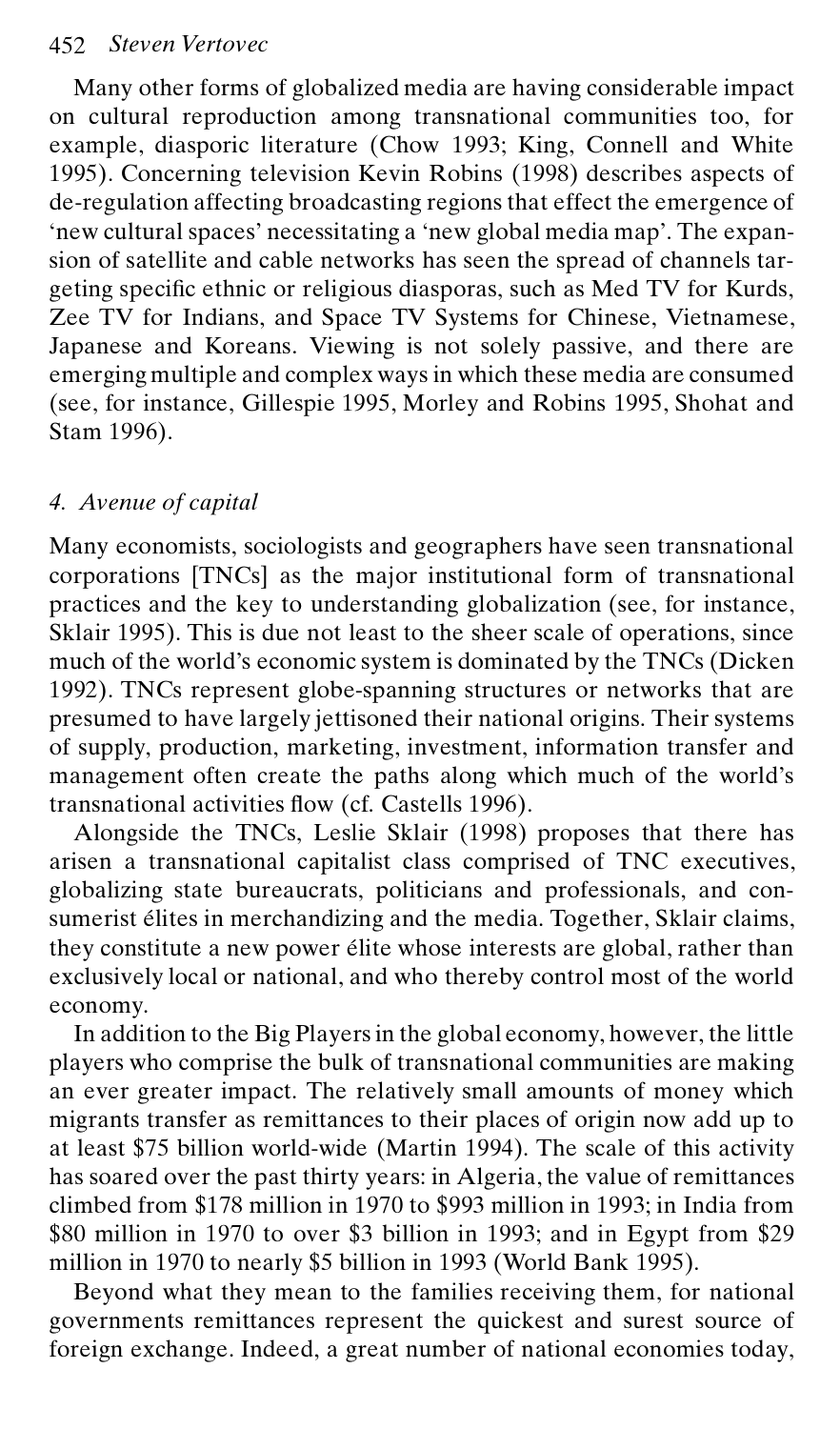#### *Conceiving and researching transnationalism* 453

such as the Philippines, Pakistan and many Latin American states, absolutely depend on monetary transfers of many kinds from 'nationals' abroad. This fact has prompted many countries to develop policies for the 'transnational reincorporation' of 'nationals' abroad into the home market and polity (Guarnizo and Smith 1998). One often cited case is India, which provides a range of favourable conditions for 'non-resident Indians' [NRIs] to use their foreign-honed skills and capital to invest in, found or resuscitate Indian industries (Lessinger 1992; cf. *The Economist*, 6 June 1998). Such policies have impacts beyond the economic dimension. As Katharyne Mitchell (1997b, p. 106) observes, 'the interest of the state in attracting the investments of wealthy transmigrants widens the possibilities for new kinds of national narratives and understandings'.

Resources do not just flow back to people's country of origin but to and fro and throughout the network. Robin Cohen (1997, p. 160) describes part of this dynamic; anywhere within the web of a global diaspora,

Traders place order with cousins, siblings and kin "back home"; nieces and nephews from "the old country" stay with uncles and aunts while acquiring their education or vocational training; loans are advanced and credit is extended to trusted intimates; and jobs and economically advantageous marriages are found for family members.

The strategy is often one of spreading assets (particularly if one of the geographic contexts of activity –'at home' or 'away' –is deemed unstable for reasons of political turmoil, racism, legal bureaucracy, shrinking labour market or simply bad business environment). While many transnational communities have found themselves dispersed for reasons of forced migration (van Hear 1998), others have largely spread themselves for economic reasons. Thus among the Chinese diaspora, Nonini and Ong (1997, p. 4) state that 'it is impossible to understand such transnational phenomena unless strategies of accumulation by Chinese under capitalism are examined, for such strategies penetrate these phenomena and are in turn affected by them'. Yet while economic objectives may be catalyst to the formation of transnational groupings, such activities give rise to a host of others. Transnational activities are cumulative in character, Alejandro Portes (1998, p. 14) notes, and 'while the original wave of these activities may be economic and their initiators can be properly labeled transnational entrepreneurs, subsequent activities encompass political, social, and cultural pursuits as well'.

#### *5. Site of political engagement*

'[T]here is a new dialectic of global and local questions which do not fit into national politics,' writes Ulrich Beck (1998, p. 29), and 'only in a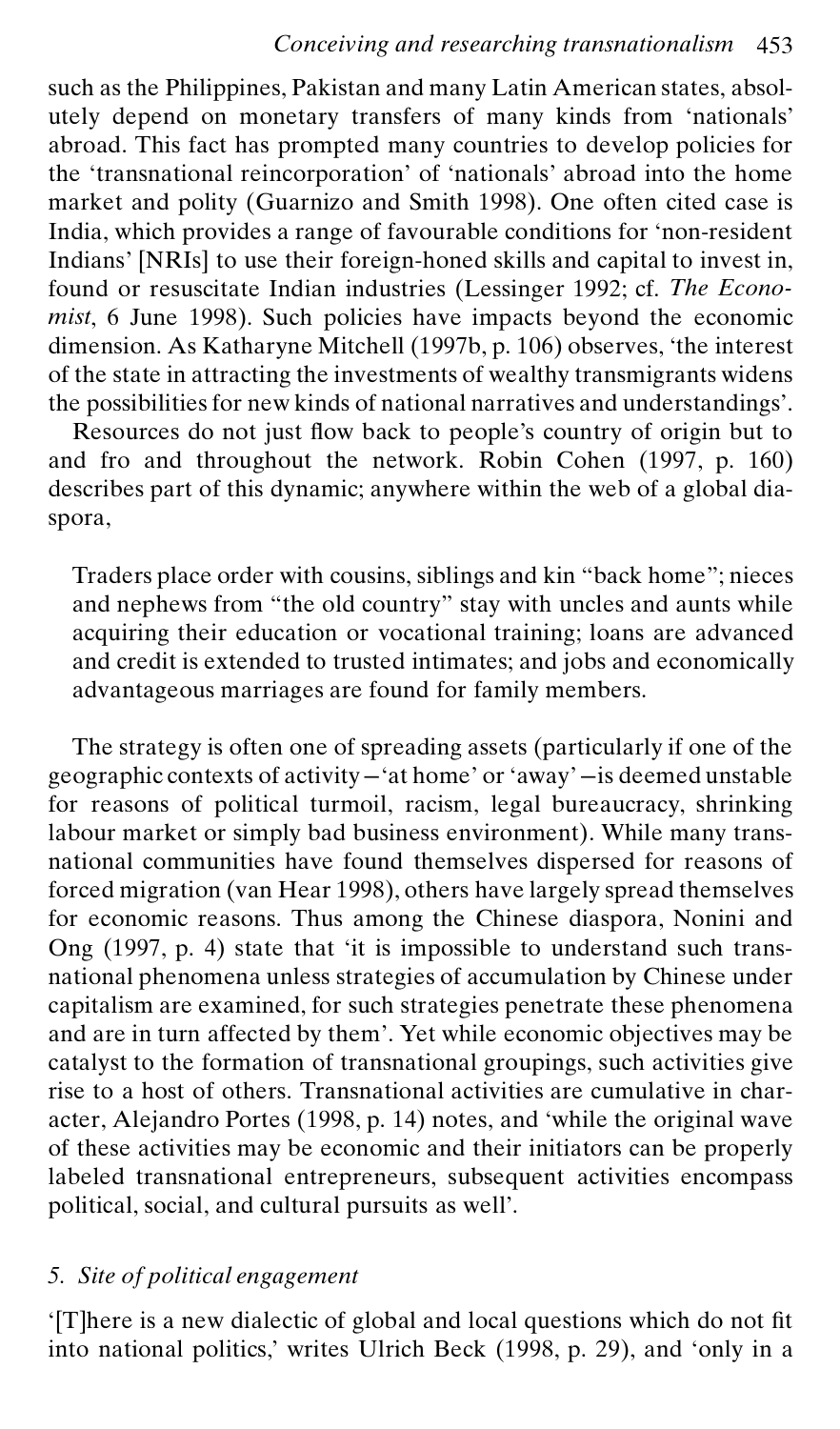transnational framework can they be properly posed, debated and resolved.'

Such a transnational framework –a global public space or forum –has been actualized largely through technology. Publishing and communications technologies make possible rapid and far-reaching forms of information dissemination, publicity and feedback, mobilization of support, enhancement of public participation and political organization, and lobbying of intergovernmental organizations (see Alger 1997; Castells 1997). Certainly much needs to be done to realize the full civic potential offered by these, yet a considerable amount of political activity is now undertaken transnationally.

The most obvious and conventional forms of such activity are represented by international non-governmental organizations [INGOs], including the International Red Cross and various United Nations agencies. Their number has been rapidly increasing and in 1993 INGOs totalled 4,830 (Kriesberg 1997). The transnational dimensions are re flected in their ability to provide and distribute resources (especially from constituent bodies in wealthy countries to ones in poorer countries), facilitate complimentary or cross-cutting support in political campaigns, and provide safe havens abroad for activities of resistance which are illegal or dangerous in home contexts. However many INGOs, claims Louis Kriesberg (ibid), simply reflect the status quo of hierarchy and power. Transnational Social Movement Organizations [TSMOs], on the other hand, are INGOs that seek to change the status quo on a variety of levels. 'TSMOs,' according to Kriesberg (ibid, p. 12) 'work for progressive change in the areas of the environment, human rights, and development as well as for conservative goals like opposition to family planning or immigration.' The issues which concern TSMOs themselves are transboundary in character, and they draw upon a 'planetization' of people's understandings (Cohen 1998). Citing information published in the 1993 *Yearbook of International Organizations*, Jackie Smith (1997) observes that among 631 TSMOs 27 per cent are explicitly concerned with human rights, 14 per cent with the environment, 10 per cent with women's rights, 9 per cent with peace, 8 per cent 'world order/multiissue', 5 per cent with development, and 5 per cent 'self-determination/ethnic'.

Transnational political activities are also undertaken by ethnic diasporas. Robin Cohen (1995, p. 13) reasons that 'Awareness of their precarious situation may also propel members of diasporas to advance legal and civic causes and to be active in human rights and social justice issues'. Yet the nature of much diasporic politics is quite contested. Katharyne Mitchell (1997a) deeply criticizes the assumptions of many postmodernist theorists (especially Homi Bhabha 1994) who contend that hybrid, diasporic 'third space' standpoints are inherently anti-essentialist and subversive of dominant hegemonies of race and nation. Mary Kaldor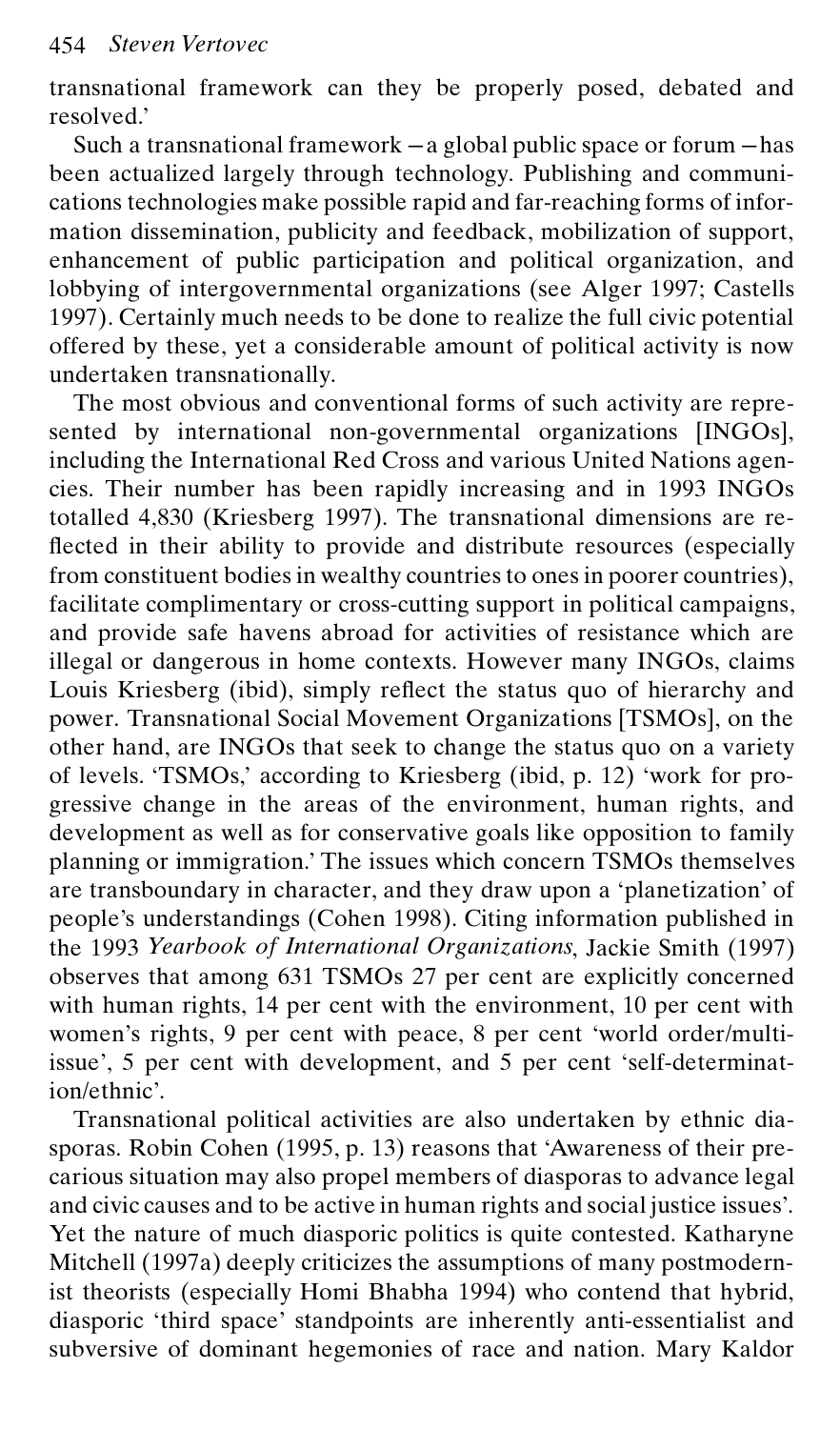#### *Conceiving and researching transnationalism* 455

(1996) points to the presence of both cosmopolitan anti-nationalists and reactionary ethno-nationalists within diasporas. And Arjun Appadurai (1995, p. 220) writes that among transnational communities

These "new patriotisms" are not just the extensions of nationalist and counter-nationalist debates by other means, though there is certainly a good deal of prosthetic nationalism and politics by nostalgia involved in the dealings of exiles with their erstwhile homelands. They also involve various rather puzzling new forms of linkage between diasporic nationalisms, delocalized political communications and revitalized political commitments at both ends of the diasporic process.

The 'politics of homeland' engage members of diasporas or transnational communities in a variety of ways. The relations between immigrants, home-country politics and politicians have always been dynamic, as Matthew Frye Jacobson (1995) and Nancy Foner (1997) remind us with regard to the Irish, Italians, Poles and Jews in turn-of-the-century America. Yet now expanded activities and intensified links are creating, in many respects, 'deterritorialized' nation-states (Basch, Glick Schiller and Szanton-Blanc 1994). Political parties now often establish offices abroad in order to canvass immigrants, while immigrants themselves organize to lobby the home government. Increasingly, emigrants are able to maintain or gain access to health and welfare benefits, property rights, voting rights, or citizenship in more than one country (around half the world's countries recognize dual citizenship or dual nationality; see 'Traces' world news digest No. 1 on the Transnational Communities Programme website, URL address below). Other forms of recognition have developed as well. For instance, in Haiti, a country that is politically divided into nine departments or states, during President Aristide's regime overseas Haitians were recognized as the Tenth Department complete with its own ministry (Basch, Glick Schiller and Szanton-Blanc 1994). And in one of the strangest cases of transnational politics, the government of El Salvador has provided free legal assistance to political refugees (fleeing their own regime!) in the United States so that they may obtain asylum and remain there, remitting some \$1 billion annually (Mahler 1998).

## *6. (Re)construction of 'place' or locality*

Practices and meanings derived from specific geographical and historical points of origin have always been transferred and regrounded. Today, a high degree of human mobility, telecommunications, films, video and satellite TV, and the Internet have contributed to the creation of translocal understandings. Yet nevertheless, these are anchored in places, with a variety of legal, political and cultural ramications, not only for the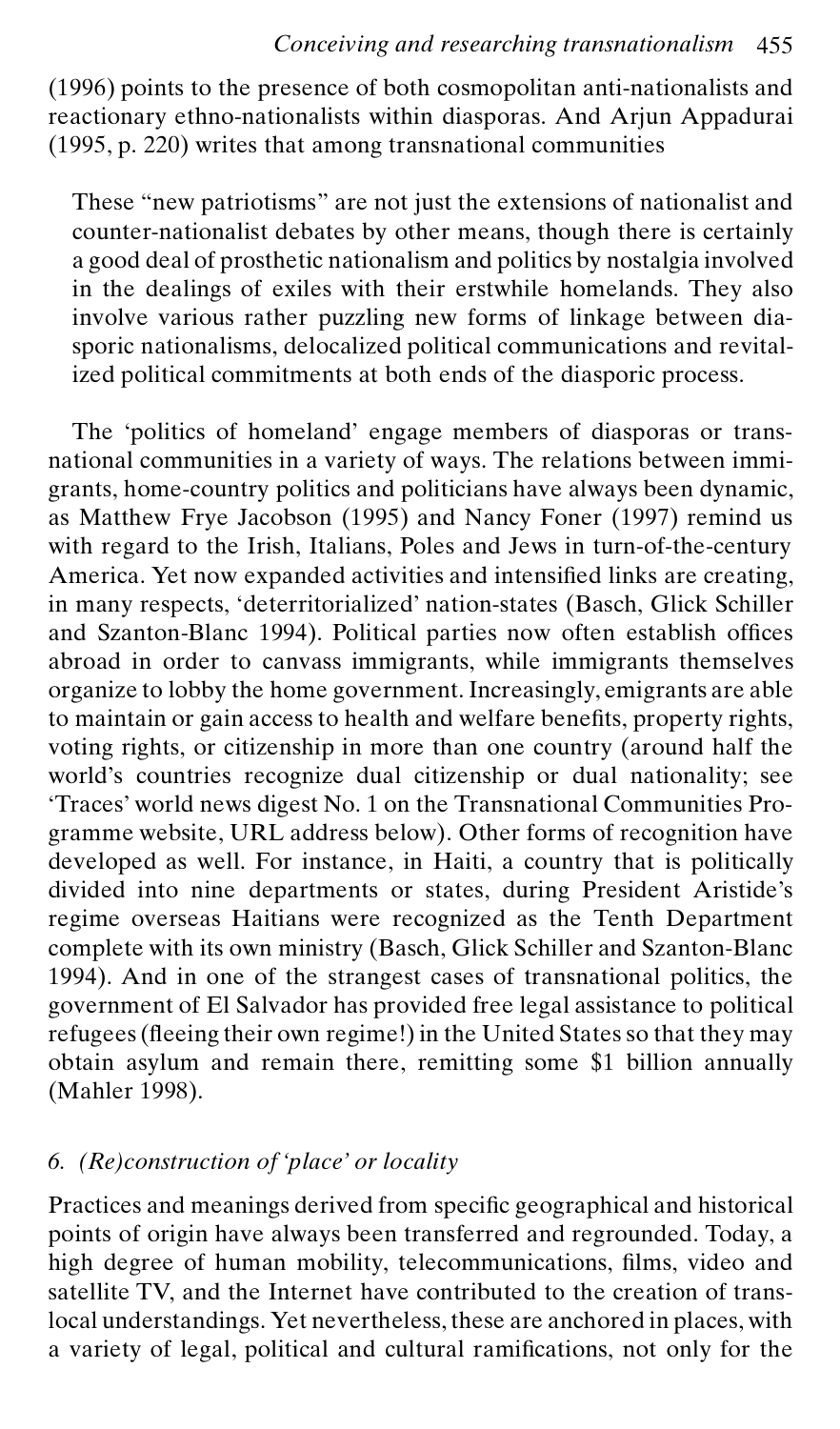practices and meanings, but for the places as well (cf. Kearney 1995; Hannerz 1996).

Some analysts have proposed that transnationalism has changed people's relations to space particularly by creating 'social fields' that connect and position some actors in more than one country (Glick Schiller, Basch and Szanton-Blanc 1992; Castells 1996; Goldring 1998). Appadurai (1995, p. 213) discerns that many people face increasing difficulties of relating to, or indeed producing, 'locality' ('as a structure of feeling, a property of life and an ideology of situated community'). This, he reckons, is due not least to a condition of transnationalism which is characterized by, among other things, 'the growing disjuncture between territory, subjectivity and collective social movement' and by 'the steady erosion of the relationship, principally due to the force and form of electronic mediation, between spatial and virtual neighbourhoods'. There have emerged, instead, new 'translocalities' (Appadurai 1995; Goldring 1998; Smith 1998).

#### **Researching transnationalism**

The subject of transnationalism is receiving ever greater attention through a range of approaches and disciplines. Nonini and Ong (1997, p. 13), however, are critical of the creeping dilution of research by a cultural studies approach 'that treats transnationalism as a set of abstracted, dematerialized cultural flows, giving scant attention either to the concrete, everyday changes in people's lives or to the structural reconfiguration that accompany global capitalism' (cf. Mitchell 1997a,b).

While there is certainly much to be learned about the construction and management of meaning offered by cultural studies, there is immediate need for more, in-depth and comparative empirical studies of transnational human mobility, communication, social ties, channels and flows of money, commodities, information and images – as well as how these phenomena are made use of. In addition to helping us to understand the rapid forms of change (and their historical antecedents) which transnationalism represents, more social scientific studies will help us to recognize how and why, as Nancy Foner (1997, p. 23) puts it, 'some groups [and places] are likely to be more transnational than others – and we need research that explores and explains the differences. Within immigrant groups, there is also variation in the frequency, depth and range of transnational ties'.

Luis Eduardo Guarnizo and Michael Peter Smith (1998) outline some serious shortcomings in contemporary theorization of transnationalism. Perhaps foremost among these is the question of the appropriate level of analysis and the connection between scales. In the introduction to this special issue, Alejandro Portes, Luis E. Guarnizo and Patricia Landolt (1999) have addressed these issues and made signicant strides in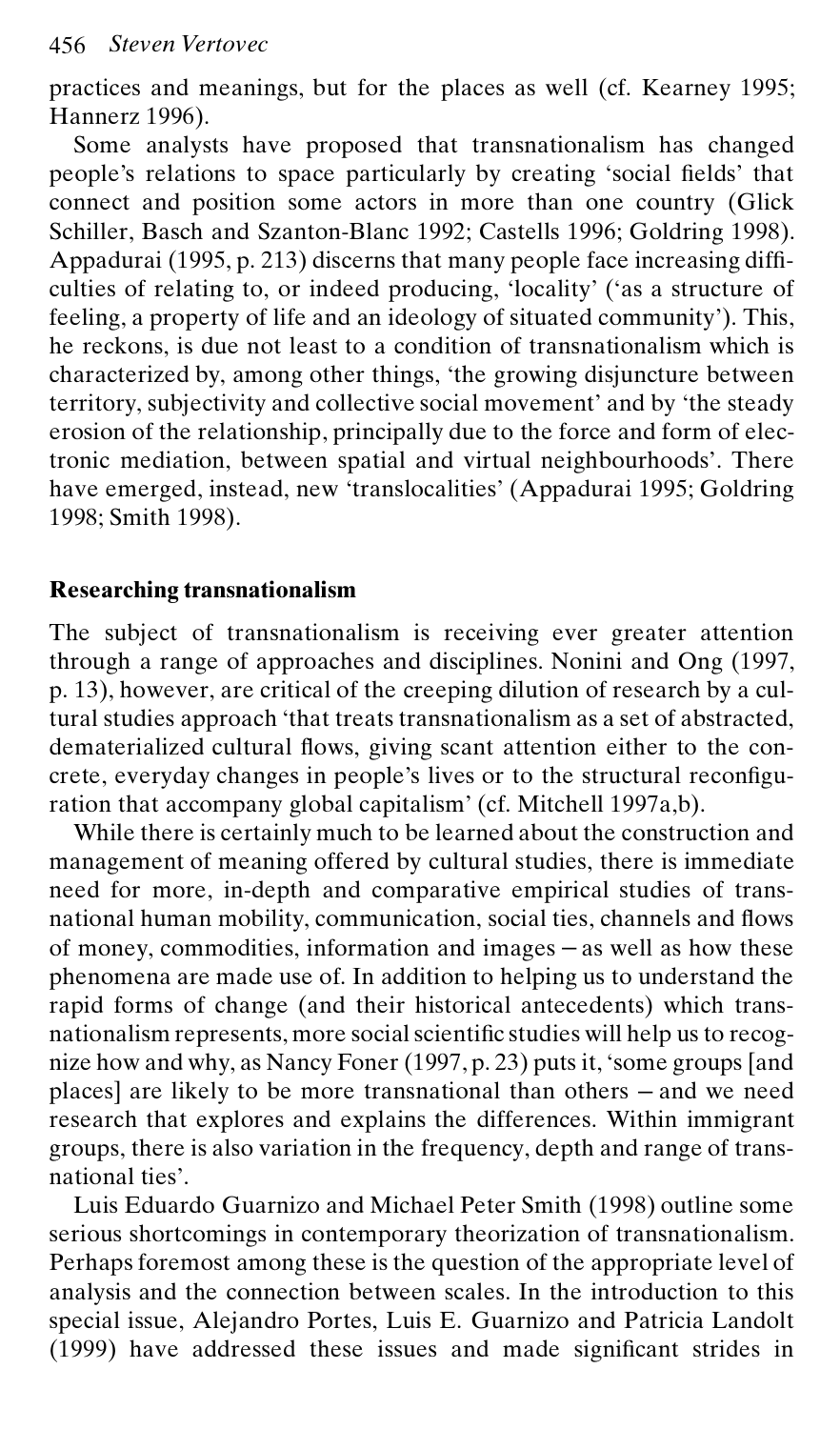establishing, delimiting, analytically defining and typologizing transnational phenomena.

George E. Marcus (1995) has provided a useful methodological outline of 'multi-sited ethnography' essential to the study of transnationalism. Such research involves 'tracing a cultural formation across and within multiple sites of activity'(ibid, p. 96) by way of methods 'designed around chains, paths, threads, conjunctions, or juxtapositions of locations' (ibid, p. 105). Marcus advocates approaches which either 'follow the. . .' people (especially migrants), the thing (commodities, gifts, money, works of art, and intellectual property), the metaphor (including signs and symbols or images), the plot, story or allegory (narratives of everyday experience or memory), the life or biography (of exemplary individuals), or the conflict (issues contested in public space).

While broadly concurring with the advantages of such a methodology, Ulf Hannerz (1998) adds that 'the research may need to be not merely multilocal but also translocal. . . . Serious effort must thus be devoted to an adequate conceptualization and description of the translocal linkages, and the interconnections between these and the localized social traffic.' Hannerz (ibid) also sees the need for collaborative, multidisciplinary teamwork among colleagues in a variety of locations, themselves supported by the new information and telecommunications technologies. Following and drawing upon all these approaches and insights, a major new multidisciplinary research programme has been developed with the aim of advancing both our empirical knowledge and theoretical understanding of contemporary forms of transnationalism.

#### **ESRC Research Programme on Transnational Communities**

In 1997 the Economic and Social Research Council of Great Britain [ESRC] launched a £3.8 million (\$7 million) research programme on the subject of Transnational Communities. Following a national call for projects, some 170 proposals were received. Together with a Selection Committee comprised of fourteen academics and non-academics, over 250 peer referees contributed towards the final choice of projects to be funded. Nineteen projects have been commissioned, some within a single discipline, but most linking several. While the programme's Directorship is based at Oxford University, the projects themselves are managed from a variety of British universities with multi-site research to be undertaken throughout the world.

The programme projects will be linked by common methodological concerns surrounding the formation and maintenance of 'community' based especially on social, economic and political networks, the construction and expression of identity focused on the refashioning of cultural forms and symbols, and the reproduction or contestation of social relations including issues of gender and power. The projects are grouped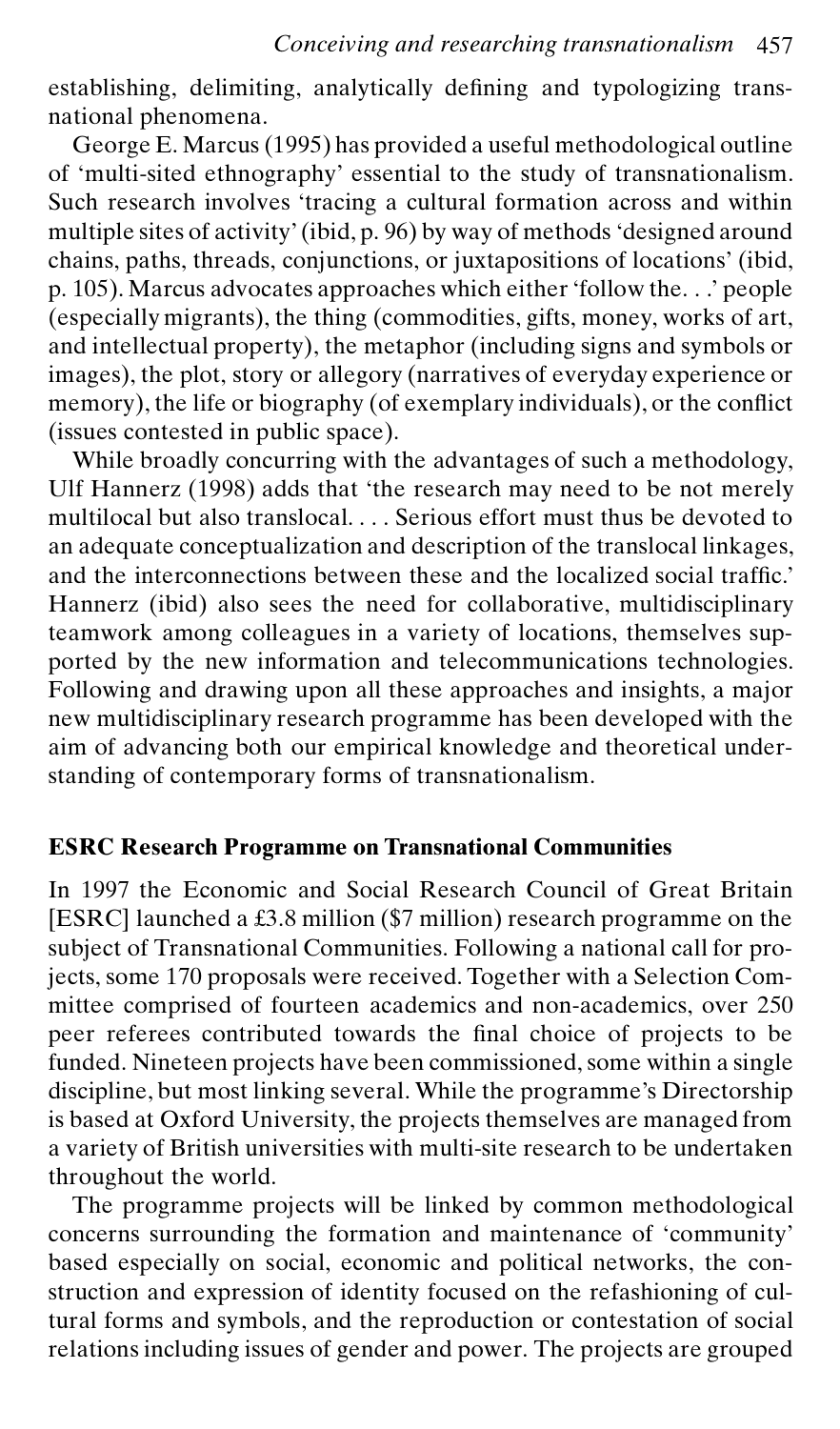under four themes (which coincidentally parallel themes proposed in the introduction to this special issue):

# **1. NEW APPROACHES TO MIGRATION**

*Comparative Diasporas* – commissioned studies within this theme look at notions of incorporation within the Armenian diaspora, Hungarians of Hungary's periphery, Soviet Jews and *Aussiedler* (returned 'ethnic Germans') in Germany;

*Transversal Migration* – projects here concern the social and cultural communities of seafarers and the expansion of transnational Chinese migration circuits;

*Refugees and Asylum-Seekers* – comprised of comparative research on the role of exiles in post-conflict reconstruction in Eritrea and Bosnia;

# **2. ECONOMICS**

*Global Economic Networks* – a theme representing a core area of the programme, including a study of the Russian diaspora and post-Soviet economic restructuring, research on British experts in global financial centres, an examination of Chinese global entrepreneurship with special reference to Southeast Asia, plus a study of production and marketing strategies surrounding commodity flows between India and Britain;

*Transnational Corporations* [TNCs] – focused on a study of Japanese and Korean corporations and their managers in Britain;

*Transnational Household Strategies* –work assessing the impact of legal status and children on the strategies of female migrant domestic workers in Britain, plus research on remittance patterns among Pakistanis and Bangladeshis in Britain;

# **3. POLITICS**

*Global Political Networks* – includes research on Turkish political networks in Europe and on the indigenous people's movement and its localization in Ecuador and Bolivia;

*City, Region, National and Supra-National Policies* – consisting of a comparative study of dual citizenship strategies, of the state and of immigrants, in Canada, Germany and Britain;

*Gender, Communities and Power* – addressed by a project examining gendered aspects of British and Singaporian transmigration to China;

# **4. SOCIETY AND CULTURE**

*Social Forms and Institutions* – concentrating on a set of three interlinked projects concerning culture flows in societies of the Arab Gulf; *Cultural Reproduction and Consumption* –addressed by two teams, one concerned with literature and film within a variety of diasporas, the other with the place of broadcast media among Turks in Europe;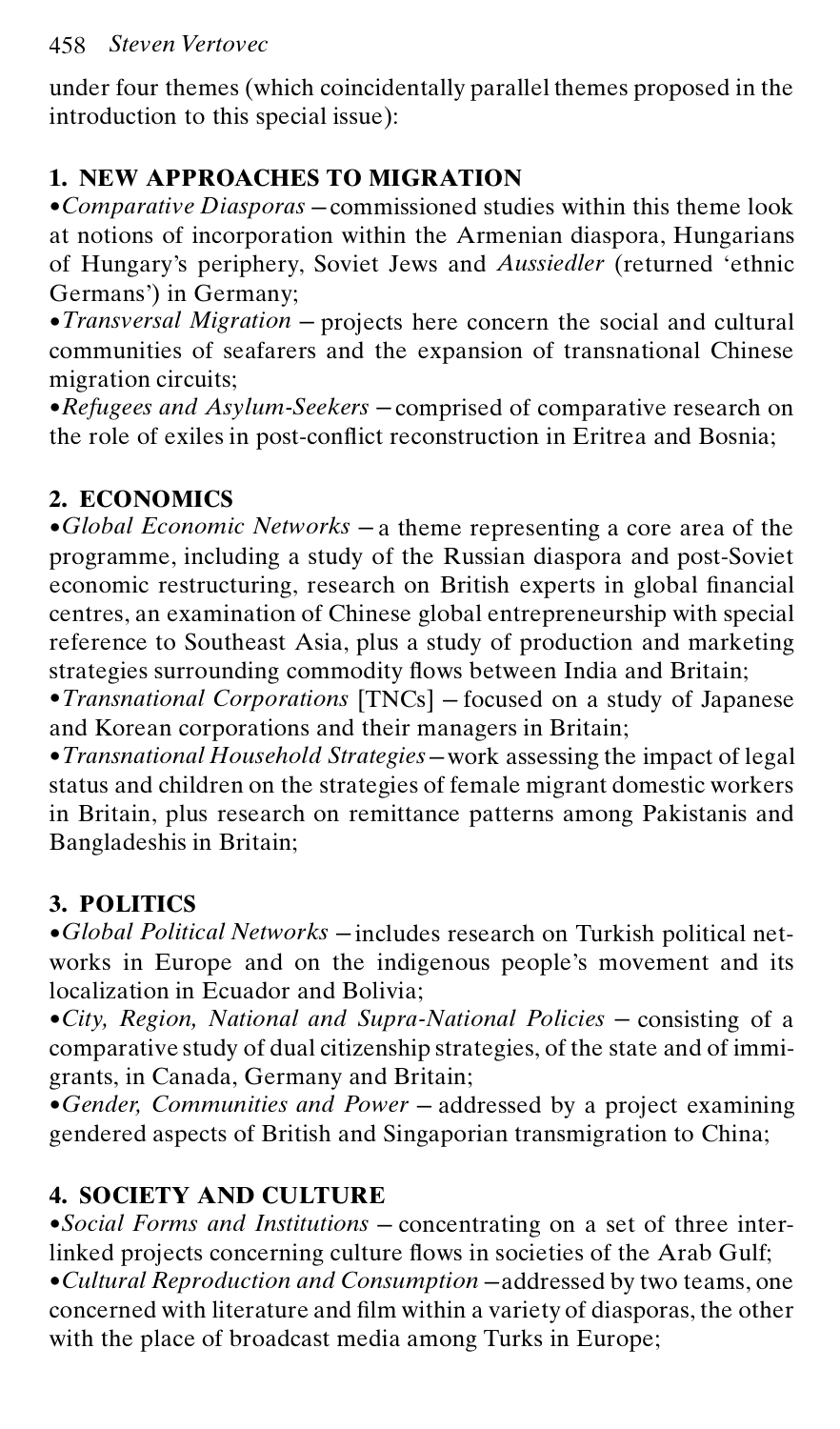*Transnational Religious Communities* – devoted to a multi-sited study of a prominent Sufi Muslim movement.

While conducted independently, the projects will gain a kind of synergy through their coordination as a programme.

The programme does not exist solely for the projects, however. Other facets include: a weekly seminar series; an annual conference, each year devoted to one of the programme's key themes; workshops organized within Britain and abroad focusing on a variety of issues and bringing together academics and non-academics. A Working Paper series including papers by such distinguished writers as Alejandro Portes (1998), Zygmunt Baumann (1998) and Stephen Castles (1998) has been established in both hardcopy and internet-downloadable formats. The Transnational Communities programme will also be supporting a newsletter, world news digest, and three book series. Information on the projects and all other aspects of the research programme can be found on the ESRC Transnational Communities Programme website ([http://www.trans](http://www.transcomm.ox.ac.uk)[comm.ox.ac.uk](http://www.transcomm.ox.ac.uk)).

Although invoked with a variety of meanings, 'transnationalism' provides an umbrella concept for some of the most globally transformative processes and developments of our time. The term's multi-vocality may actually prove to be advantageous: as Alejandro Portes (1998, p. 2) points out, 'the concept may actually perform double duty as part of the theoretical arsenal with which we approach the world system structures, but also as an element in a less developed enterprise, namely the analysis of the everyday networks and patterns of social relationships that emerge in and around those structures'. The ESRC Transnational Communities Programme, working in conjunction with parallel projects and programmes in Europe, North America and the Asia-Pacific will add significant new data and analyses to test some of transnationalism's more speculative conceptualizations.

#### **References**

ALGER, CHADWICK F. 1997 'Transnational social movements, world politics and global governance', in Jackie Smith, Charles Chatfield and Ron Pagnucco (eds), *Transnational Social Movements and Global Politics*, Syracuse, NY: Syracuse University Press, pp. 260–75 APPADURAI, ARJUN 1995 'The production of locality', in Richard Fardon (ed.), *Counterworks: Managing the Diversity of Knowledge*, London: Routledge, pp. 204–25

——and CAROL BRECKENRIDGE 1989 'On moving targets', *Public Culture*, vol. 2, pp. i–iv

BAMYEH, MOHAMMED A. 1993 'Transnationalism', *[Current Sociology](http://www.ingentaselect.com/rpsv/cgi-bin/linker?ext=a&reqidx=/0011-3921^28^2941:3L.1[aid=320616,csa=0011-3921^26vol=41^26iss=3^26firstpage=1])*, vol. 41, no. 3, [pp. 1](http://www.ingentaselect.com/rpsv/cgi-bin/linker?ext=a&reqidx=/0011-3921^28^2941:3L.1[aid=320616,csa=0011-3921^26vol=41^26iss=3^26firstpage=1])–95

BASCH, LINDA, GLICK SCHILLER, NINA and SZANTON BLANC, CRISTINA 1994 *Nations Unbound: Transnational Projects, Postcolonial Predicaments and Deterritorialized Nation-States*, Amsterdam: Gordon & Breach

BAUMAN, ZYGMUNT 1998 'Europe of Strangers,' *ESRC Transnational Communities Programme Working Paper* No. 3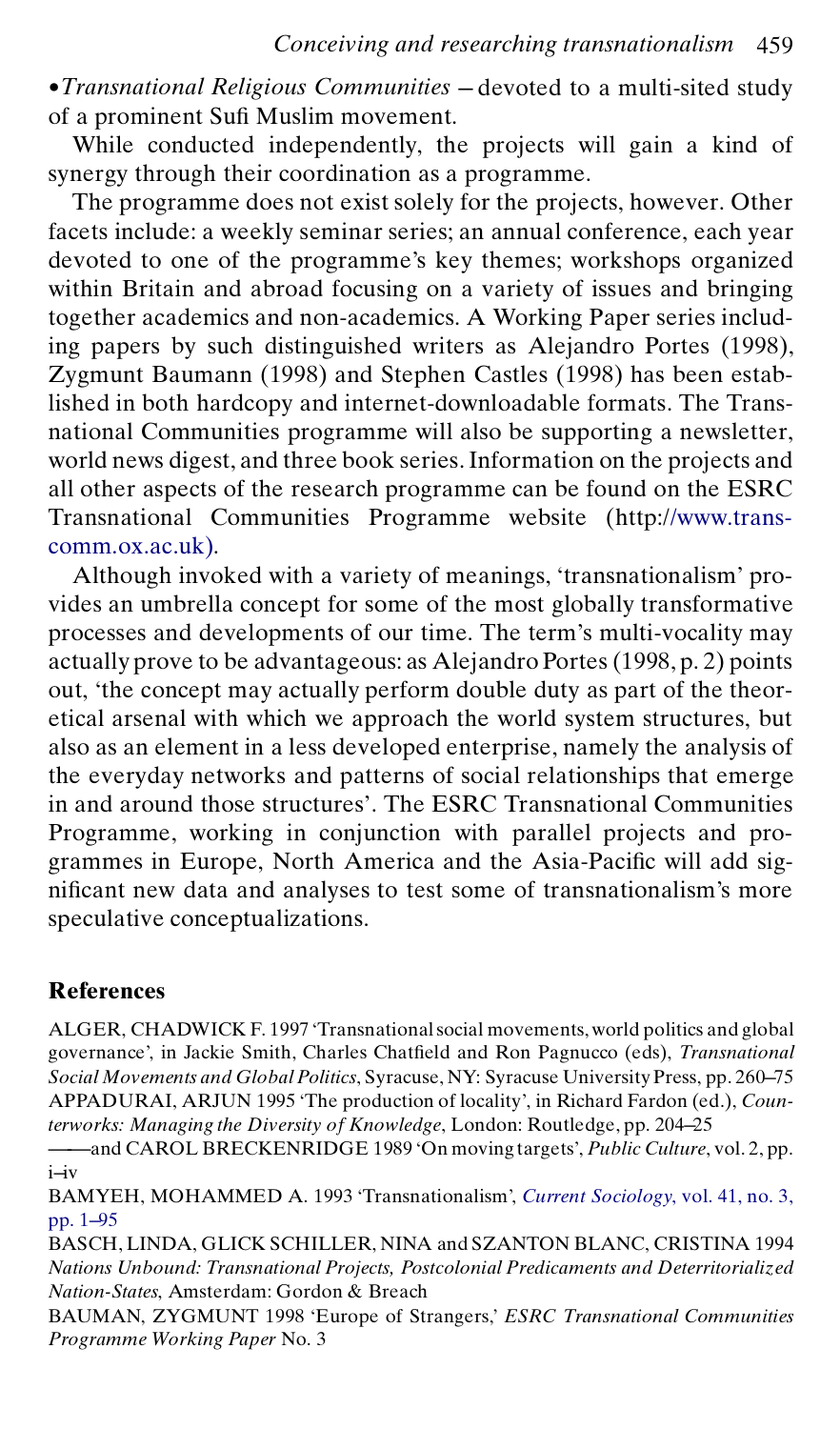BECK, ULRICH 1998 'The cosmopolitan manifesto', *New Statesman*, 20 March, pp. 28–30 BHABHA, HOMI 1994 *The Location of Culture*, New York: Routledge

CASTELLS, MANUEL 1996 *The Rise of the Network Society*, Oxford: Blackwell

——1997 *The Power of Identity*, Oxford: Blackwell

——1998 *End of Millennium*, Oxford: Blackwell

CASTLES, STEPHEN 1998 'New Migrations, Ethnicity and Nationalism in Southeast and East Asia,' *ESRC Transnational Communities Programme Working Paper* No. 9

CHOW, REY 1993 *Writing Diaspora: Tactics of Intervention in Contemporary Cultural Studies*, Bloomington, IN: Indiana University Press

CLIFFORD, JAMES 1994 'Diasporas', *[Cultural Anthropology](http://www.ingentaselect.com/rpsv/cgi-bin/linker?ext=a&reqidx=/0886-7356^28^299L.302[aid=96903,csa=0886-7356^26vol=9^26iss=3^26firstpage=302])*, vol. 9, pp. 302–38

COHEN, R[OBIN 1995 'Rethinking "Babylon"](http://www.ingentaselect.com/rpsv/cgi-bin/linker?ext=a&reqidx=/0047-9586^28^2921L.5[aid=320617,csa=0047-9586^26vol=21^26iss=1^26firstpage=5,era=95M/319]): iconoclastic conceptions of the diasporic experience', *New Community*, vol. 21, pp. 5–18

—— 1996 'Diasporas and the nation-state: from victims to challengers', *International Affairs*, vol. 72, pp. 507–<sup>20</sup> ——1997 *Global Diasporas: An Introduction*, London: University College London Press

—— 1998 'Transnational Social Movements', *ESRC Transnational Communities Programme Working Paper* (in press)

DICKEN, PETER 1992 *Global Shift: The Internationalization of Economic Activity*, London: Paul Chapman, 2nd edn

FONER, NANCY 1997 'What's new about transnationalism? New York immigrants today and at the turn of the century', paper for the conference on 'Transnational Communities and the Political Economy of New York in the 1990s', New School of Social Research, New York

GILLESPIE, MARIE 1995 *Television, Ethnicity and Cultural Change*, London: Routledge GILROY, PAUL 1987 *There ain't no Black in the Union Jack*, London: Hutchinson ——1993 *The Black Atlantic: Modernity and Double Consciousness*, London: Verso

GLICK SCHILLER, NINA, BASCH, LINDA and SZANTON BLANC, CRISTINA 1992 'Transnationalism: a new analytic framework for understanding migration', in Nina Glick Schiller, Linda Basch & Cristina Szanton-Blanc (eds), *Toward a Transnational Perspective on Migration*, New York: New York Academy of Sciences, pp. 1–24

GOLDRING, LUIN 1998 'The power of status in transnational social fields', in Michael Peter Smith and Luis Eduardo Guarnizo (eds), *Transnationalism from Below*, New Brunswick, NJ: Transaction Publishers, pp. 165–95

GUARNIZO, LUIS EDUARDO and SMITH, MICHAEL PETER 1998 'The locations of transnationalism', in Michael Peter Smith and Luis Eduardo Guarnizo (eds), *Transnationalism from Below*, New Brunswick, NJ: Transaction Publishers, pp. 3–34

GUPTA, AKHIL and FERGUSON, JAMES 1992 'Beyond "culture": space, identity, and the politics of difference', *Cultural Anthropology*, vol. 7, pp. 6–23

HALL, STUART 1990 'Cultural identity and diaspora', in Jonathan Rutherford (ed.), *Identity: Community, Culture, Difference*, London: Lawrence and Wishart, pp. 222–37

——1991 'Old and new identities, old and new ethnicities', in Anthony D. King (ed.), *Culture, Globalization and the World-System*, Houndmills: Macmillan, pp. 41–68

HANNERZ, ULF 1996 *Transnational Connections: Culture, People, Places*, London: Routledge

——1998 'Transnational research', in H. Russell Bernard (ed.), *Handbook of Methods in Anthropology*, Walnut Creek, CA: Altamira Press (in press)

JACOBSON, MATTHEW FRYE 1995 *Special Sorrows: The Diasporic Imagination of Irish, Polish, and Jewish Immigrants in the United States*, Cambridge, MA: Harvard University Press

KALDOR, MARY 1996 'Cosmopolitanism versus nationalism: the new divide?', in Richard Caplan and John Feffer (eds), *Europe's New Nationalism: States and Minorities in Conflict*, Oxford: Oxford University Press, pp. 42–58

KEARNEY, MICHAEL 1995 'The local and the global: the anthropology of globalization and transnationalism', *[Annual Review of Anthropology](http://www.ingentaselect.com/rpsv/cgi-bin/linker?ext=a&reqidx=/0084-6570^28^2924L.547[aid=97099,csa=0084-6570^26vol=24^26iss=^26firstpage=547])*, vol. 24, pp. 547–65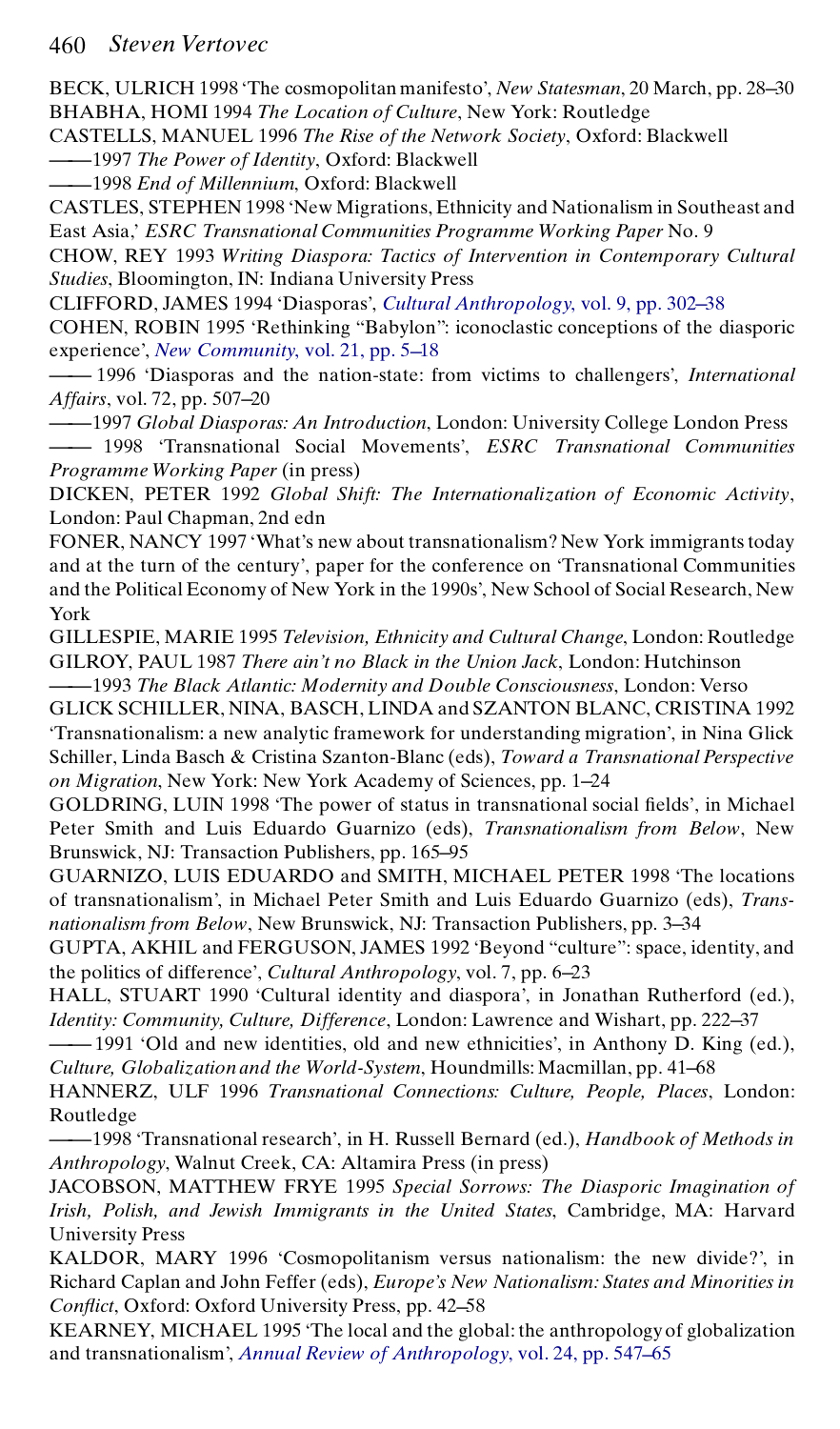KING, RUSSELL, CONNELL, JOHN and WHITE, PAUL (eds) 1995 *Writing across Worlds: Migration and Literature*, London: Routledge

KRIESBERG, LOUIS 1997 'Social movements and global transformation', in Jackie Smith, Charles Chatfield and Ron Pagnucco (eds), *Transnational Social Movements and Global Politics*, Syracuse, NY: Syracuse University Press, pp. 3–18

LESSINGER, JOHANNA 1992 'Nonresident-Indian investment and India's drive for industrial modernization', in Frances Abrahamer Rothstein and Michael L. Blim (eds), *Anthropology and the Global Factory*, New York: Bergin & Garvey, pp. 62–82

MAHLER, SARAH J. 1998 'Theoretical and empirical contributions toward a research agenda for transnationalism', in Michael Peter Smith and Luis Eduardo Guarnizo (eds), *Transnationalism from Below*, New Brunswick, NJ: Transaction Publishers, pp. 64–100

MARCUS, GEORGE E. 1995 'Ethnography in/of the world system: the emergence of multi-sited ethnography', *[Annual Review of Anthropology](http://www.ingentaselect.com/rpsv/cgi-bin/linker?ext=a&reqidx=/0084-6570^28^2924L.95[aid=45098,csa=0084-6570^26vol=24^26iss=^26firstpage=95])*, vol. 24, pp. 95–117

MARTIN, PHILIP 1994 'International migration and trade', *HCO Dissemination Notes* No. 29, The World Bank

MITCHELL, KATHARYNE 1997a 'Different diasporas and the hype of hybridity', *Environment and Planning D: Society and Space*, vol. 15, pp. 533–<sup>53</sup> [——](http://www.ingentaselect.com/rpsv/cgi-bin/linker?ext=a&reqidx=/0066-4812^28^2929L.101[aid=320619,csa=0066-4812^26vol=29^26iss=2^26firstpage=101])1997b 'Transnational discourse: bringing geography back in', *Antipode*[, vol. 29, pp.](http://www.ingentaselect.com/rpsv/cgi-bin/linker?ext=a&reqidx=/0066-4812^28^2929L.101[aid=320619,csa=0066-4812^26vol=29^26iss=2^26firstpage=101])

101–14

MORLEY, DAVID and ROBINS, KEVIN 1995 *Spaces of Identity: Global Media, Electronic Landscapes and Cultural Boundaries*, London: Routledge

NONINI, DONALD M. and ONG, AIHWA 1997 'Chinese transnationalism as an alternative modernity', in Aihwa Ong and Donald M. Nonini (eds), *Ungrounded Empires: The Cultural Politics of Modern Chinese Transnationalism*, London: Routledge, pp. 3–33

PORTES, ALEJANDRO 1998 'Globalisation from Below: the Rise of Transnational Communities', *ESRC Transnational Communities Programme Working Paper* No. 1

——, GUARNIZO, LUIS E. and LANDOLT, PATRICIA 1999 'The study of transnationalism: pitfalls and promise of an emergent research field', *Ethnic and Racial Studies* (this issue)

ROBINS, KEVIN 1998 'Spaces of Global Media', *ESRC Transnational Communities Programme Working Paper* No. 6

SAFRAN, WILLIAM 1991 'Diasporas in modern societies: myths of homeland and return', *Diaspora*, vol. 1, pp. 83–99

SECRETARY OF DEFENSE, UNITED STATES 1996 *Proliferation: Threat and Response*, Washington, DC: U.S. Government Printing Office

SHEFFER, GABRIEL 1986 'A new field of study: modern diasporas in international politics', in Gabriel Sheffer (ed.), *Modern Diasporas in International Politics*, London: Croom Helm, pp. 1–15

SHOHAT, ELLA and STAM, ROBERT 1996 'From the imperial family to the transnational imaginary: media spectatorship in the age of globalization', in Rob Wilson and Wimal Dissanayake (eds), *Global/Local: Cultural Production and the Transnational Imaginary*, Durham, NC: Duke University Press, pp. 145–70

SKLAIR, LESLIE 1995 *Sociology of the Global System*, London: Prentice Hall, 2nd edn ——1998 'Transnational Practices and the Analysis of the Global System', *ESRC Transnational Communities Programme Working Paper* No. 4

SMITH, JACKIE 1997 'Characteristics of the modern transnational social movement sector', in Jackie Smith, Charles Chatfield and Ron Pagnucco (eds), *Transnational Social Movements and Global Politics*, Syracuse, NY: Syracuse University Press, pp. 42–58

SMITH, ROBERT C. 1998 'Transnational localities: community, technology and the politics of membership within the context of Mexico and U.S. migration', in Michael Peter Smith and Luis Eduardo Guarnizo (eds), *Transnationalism from Below*, New Brunswick, NJ: Transaction Publishers, pp. 196–238

SPIVAK, GAYATRI 1989 'Who claims alterity?', in Barbara Kruger and Phil Mariani (eds), *Remaking History*, Seattle, WA: Bay, pp. 269–92